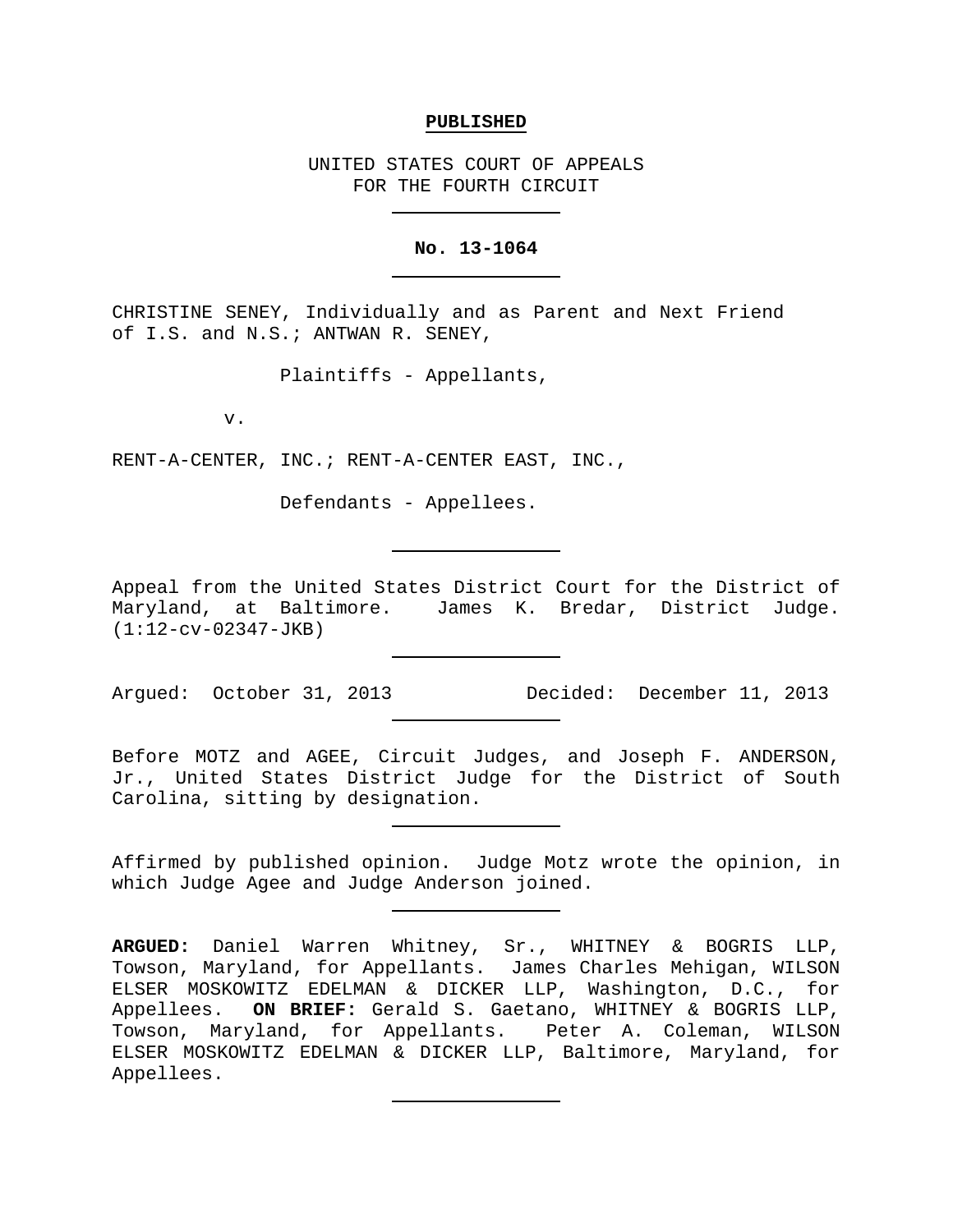DIANA GRIBBON MOTZ, Circuit Judge:

Christine and Antwan Seney appeal the district court's order compelling arbitration of their breach of warranty claim under the Magnuson-Moss Warranty Act, 15 U.S.C. § 2301 et seq. (2006). For the reasons that follow, we affirm.

I.

In March 2012, the Seneys entered into a "Rental-Purchase Agreement" with Rent-A-Center, Inc. ("RAC") for a wooden trundle bed and mattress. In that contract, the Seneys agreed to rent the bed for two weeks, with an option to renew the lease. If the couple leased the bed for an additional six months, RAC would transfer title to them. The contract also contained a purchase option. By exercising the option, the Seneys could buy the bed before six months had passed.

Pursuant to this contract, RAC retained the manufacturer's warranty to the bed. RAC did provide, in the rental contract, its own warranty to repair, replace, and service the bed during the term of the lease. In that contract, the parties also agreed to submit any contract dispute to binding arbitration.

In April 2012, RAC delivered the bed to the Seneys' home and assembled it in their son's bedroom. Within a week, the boy complained of itchiness and pain. A doctor diagnosed his condition as bedbug bites, and Mrs. Seney called RAC to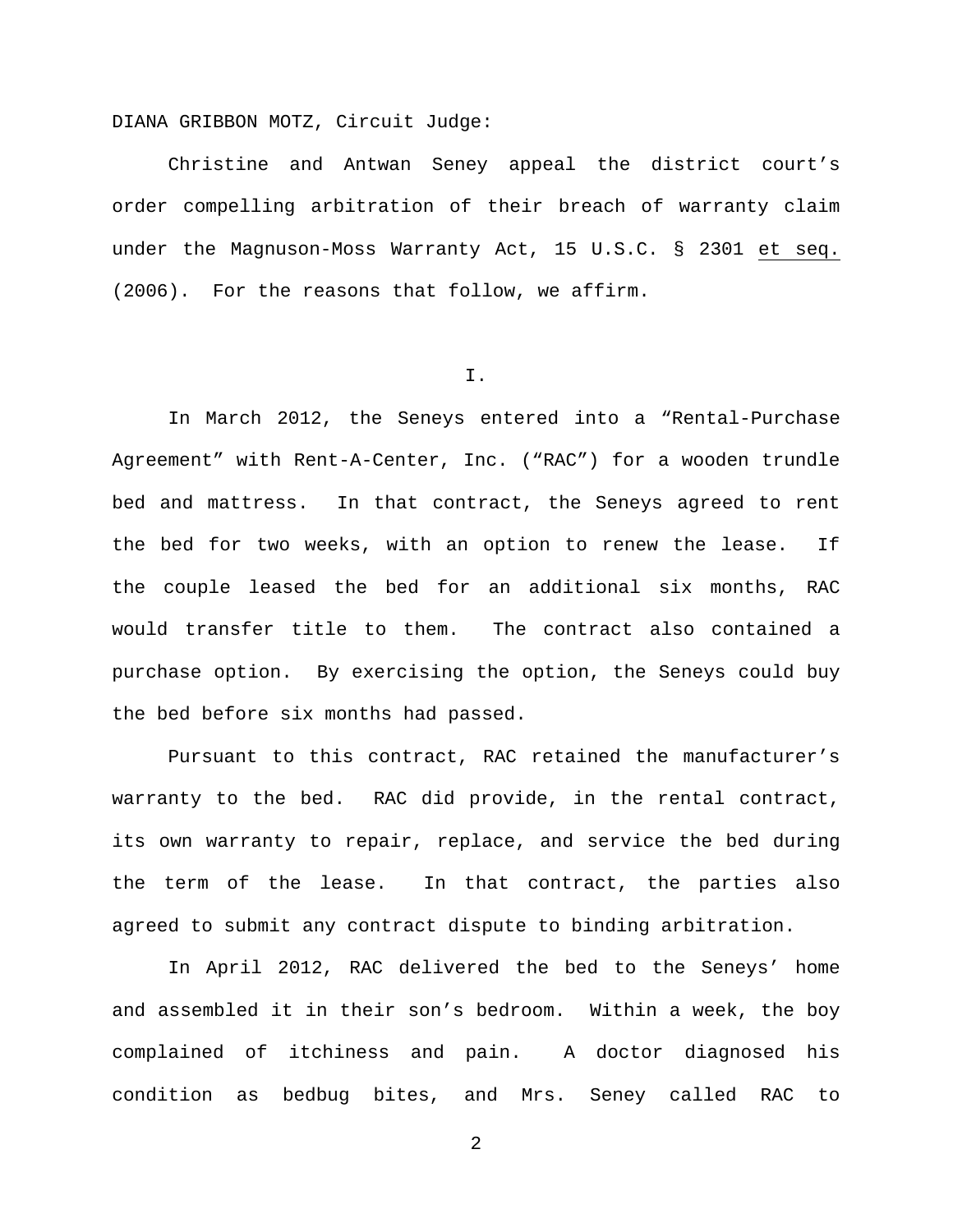complain. The company returned to the home and replaced the bed's mattress. Workers, however, left behind the bedframe, which apparently was also infested with bedbugs. The infestation continued, and Mrs. Seney complained again. This time, RAC removed both the mattress and the frame, but not before dragging them through the Seneys' home. The bed shed bugs, and the infestation spread. RAC paid for a partial fumigation, but the company refused to treat the entire house.

The Seneys filed suit in Maryland state court, alleging a breach of warranty by RAC in violation of the Magnuson-Moss Warranty Act ("MMWA" or "the Act"). RAC removed the case to federal court and filed a motion to compel arbitration. In response, the Seneys claimed that their dispute could not be submitted to arbitration, at least insofar as that arbitration was binding. Relying on regulations promulgated by the Federal Trade Commission ("FTC") pursuant to its authority to interpret the MMWA, the Seneys maintained that RAC could not require binding arbitration as part of a consumer warranty. See 16 C.F.R. § 703.5(j) (2013).

The district court rejected the argument that the FTC regulations ban binding arbitration, and so granted RAC's motion to compel arbitration. The Seneys noted a timely appeal. We review a district court order compelling arbitration de novo.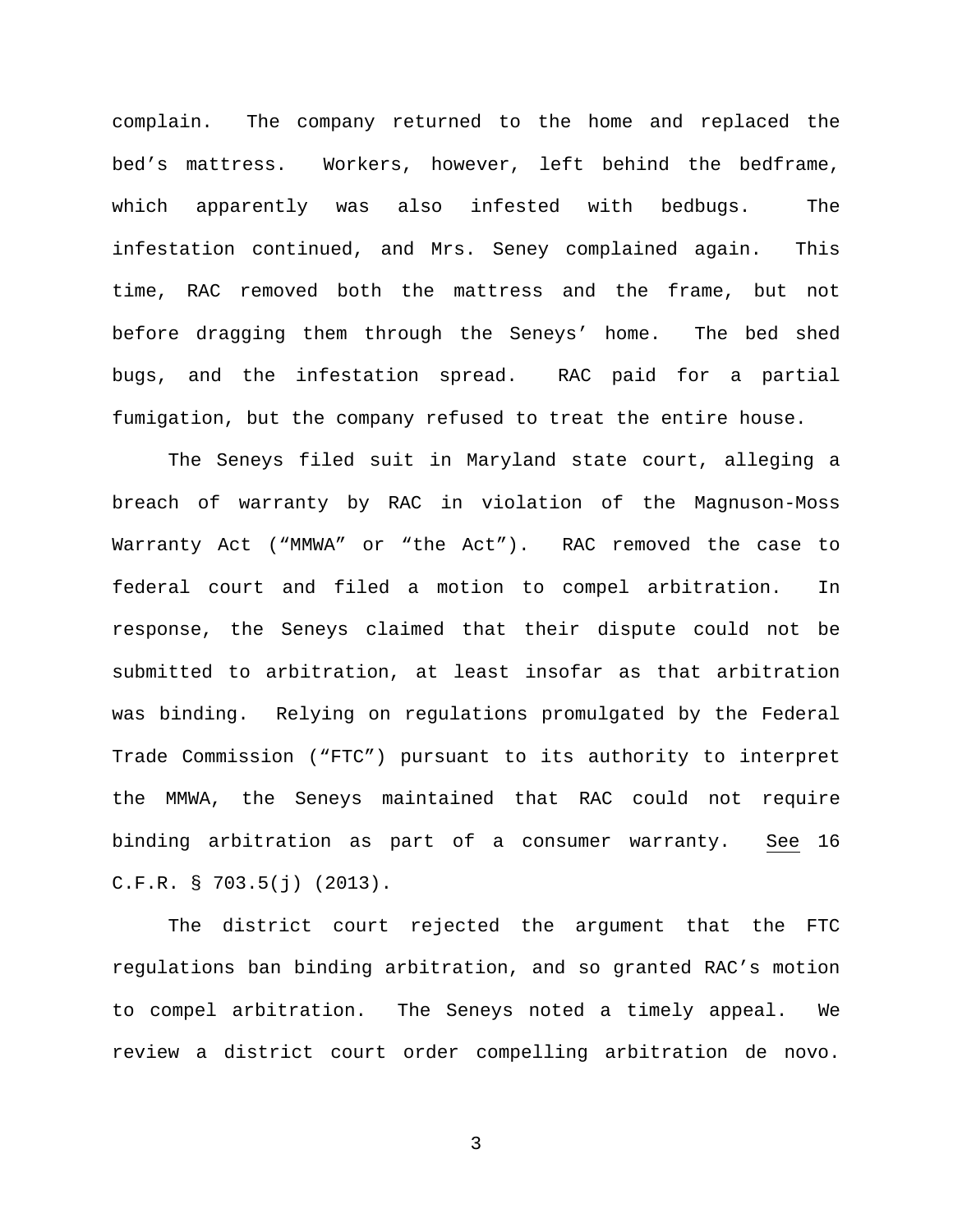See Peabody Holding Co. v. United Mine Workers of Am., Int'l Union, 665 F.3d 96, 101 (4th Cir. 2012).

# II.

The Seneys contend that the district court erred in holding that the FTC regulations interpreting the MMWA contain no ban on binding arbitration. They maintain that the court conducted "an incomplete legal analysis." Reply Br. 1. Specifically, they maintain that the court failed to recognize that, while the FTC regulations do permit binding arbitration after the parties have engaged in informal dispute resolution, the regulations prohibit binding arbitration before the parties have so engaged. Careful examination of the MMWA, and the FTC regulations promulgated pursuant to it, persuade us that the Seneys are correct.

Congress enacted the MMWA in response to a swell of consumer complaints regarding the inadequacy of warranties to protect consumers' interests. See H.R. Rep. No. 93-1107, reprinted in 1974 U.S.C.C.A.N. 7702, 7708–11. By passing the Act, Congress sought to "improve the adequacy of information available to consumers, prevent deception, and improve competition in the marketing" of goods. 15 U.S.C. § 2302(a). To further these goals, Congress provided a private right of action to consumers "damaged by the failure of a supplier, warrantor, or service contractor to comply with . . . a written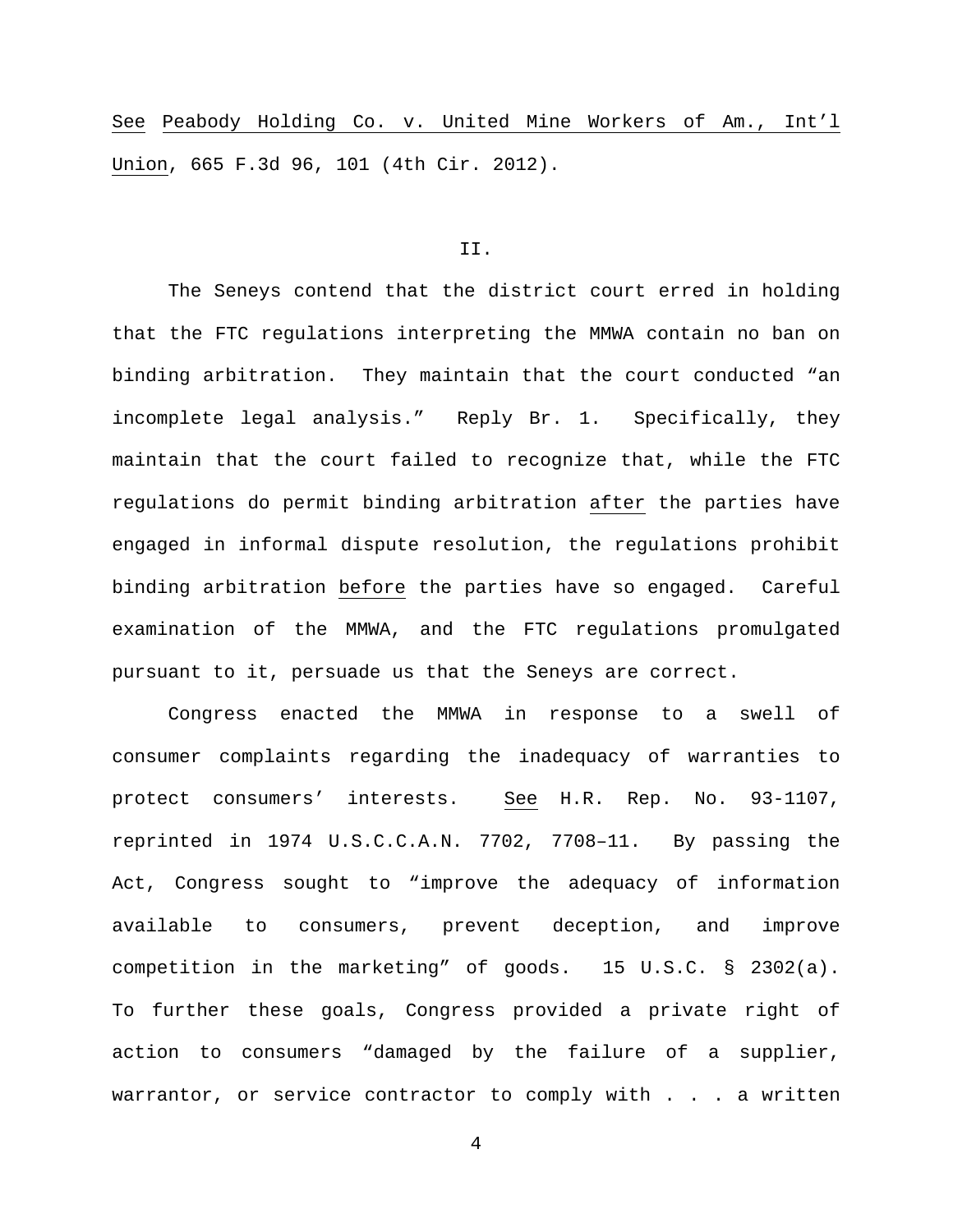warranty, implied warranty, or service contract." Id.  $$ 2310(d)(1)$ .

Under the MMWA, consumers may sue in court or submit to "informal dispute settlement procedures" in advance of litigation. Id. § 2310(a)(3). The statute does not define or describe "informal dispute settlement procedures." Instead, Congress provided that the FTC would specify "minimum requirements" for informal dispute resolution. Id. § 2310(a)(2). To that end, the FTC has promulgated a host of regulations describing a variety of "mechanisms" to which consumers may be required to resort before pursuing their claims in court. 16 C.F.R. § 703.1 et seq.

Pursuant to those regulations, a "mechanism" is an "informal dispute settlement procedure which is incorporated into the terms of a written warranty." Id. § 703.1(e). The FTC has interpreted the term broadly: "mechanisms" encompass all nonjudicial dispute resolution procedures, including arbitration. See 40 Fed. Reg. 60,168, 60,210–11 (Dec. 31, 1975). Of importance here, the FTC regulations provide that decisions of these informal dispute resolution mechanisms must be nonbinding. 16 C.F.R. § 703.5(j). In other words, the regulations limit warrantors' ability to insist in their written warranties that consumers submit to binding arbitration as part of a mechanism (an informal dispute settlement procedure). 40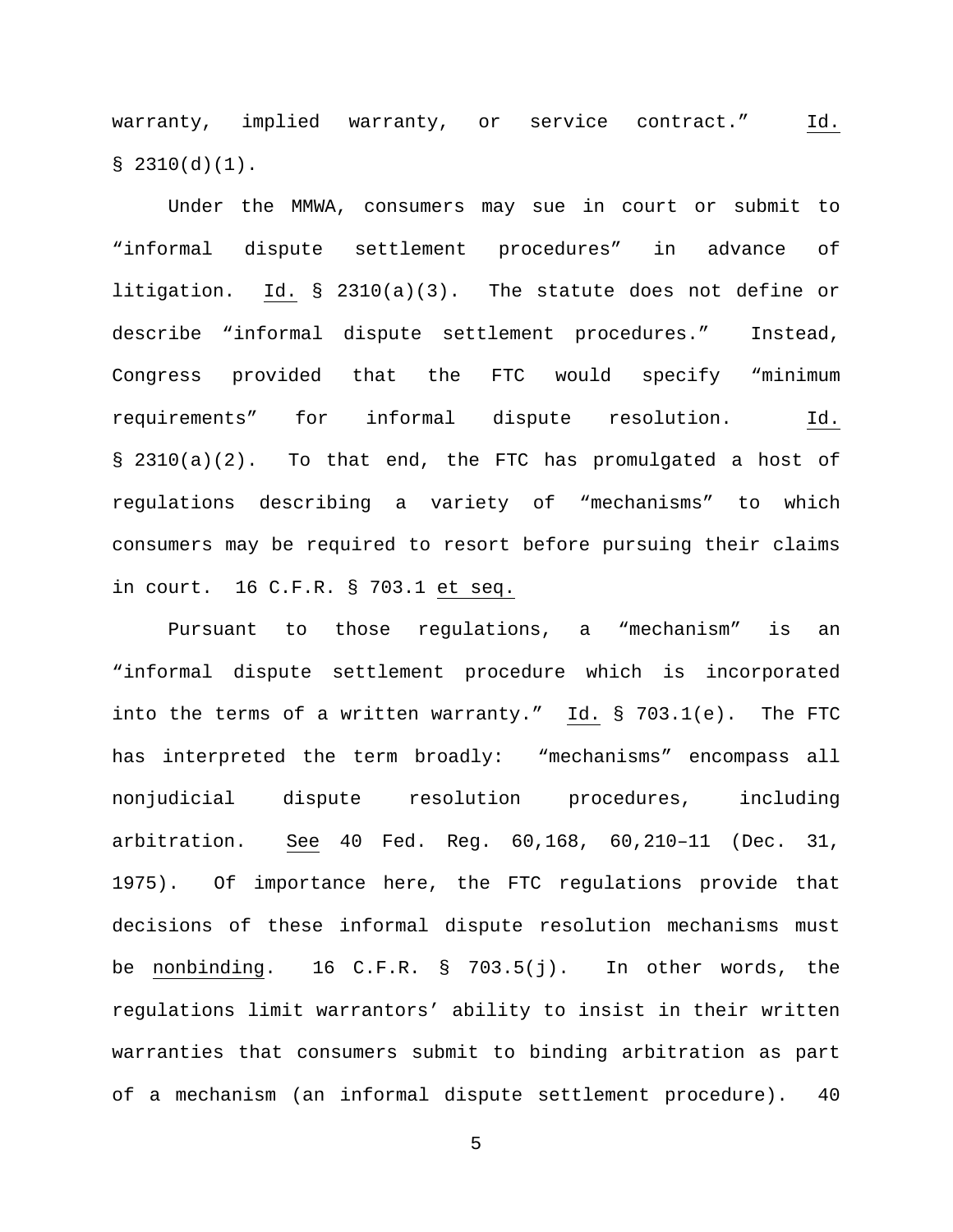Fed. Reg. at 60,211 ("[R]eference within the written warranty to any binding, non-judicial remedy is prohibited by . . . Rule [703] and the Act.").

The FTC regulations, however, distinguish between so-called "pre-dispute" and "post-dispute" binding arbitration. See Davis v. So. Energy Homes, Inc., 305 F.3d 1268, 1280 n.8 (11th Cir. 2002); Walton v. Rose Mobile Homes, LLC, 298 F.3d 470, 481-82 (5th Cir. 2002) (King, C.J., dissenting).<sup>[1](#page-5-0)</sup> "Pre-dispute" binding arbitration refers to parties' employment of binding arbitration as the exclusive means of resolving disputes, i.e., without first obtaining a nonbinding "mechanism" decision. See Walton, 298 F.3d at 481–82 (King, C.J., dissenting); see also 40 Fed. Reg. at 60,210. In general, the FTC regulations prohibit "predispute" binding arbitration. 16 C.F.R. § 703.5(j); 40 Fed. Reg. at 60,210. By contrast, the regulations permit "postdispute" binding arbitration. 40 Fed. Reg. at 60,211. "Postdispute" arbitration takes place after parties have first

<span id="page-5-0"></span> <sup>1</sup> We recognize that the terms "pre-dispute" and "postdispute," which the parties and other courts have consistently used, are somewhat misleading. Obviously, if the parties seek to resolve a disagreement -- through a "mechanism" or otherwise –- they have a dispute. But however described, the principle is this: the FTC regulations ban a supplier from requiring binding arbitration in a written warranty as the exclusive means of dispute resolution. See 40 Fed. Reg. at 60,210. If the parties first engage in some form of nonbinding dispute resolution, however, the regulations permit the parties to then engage in binding arbitration.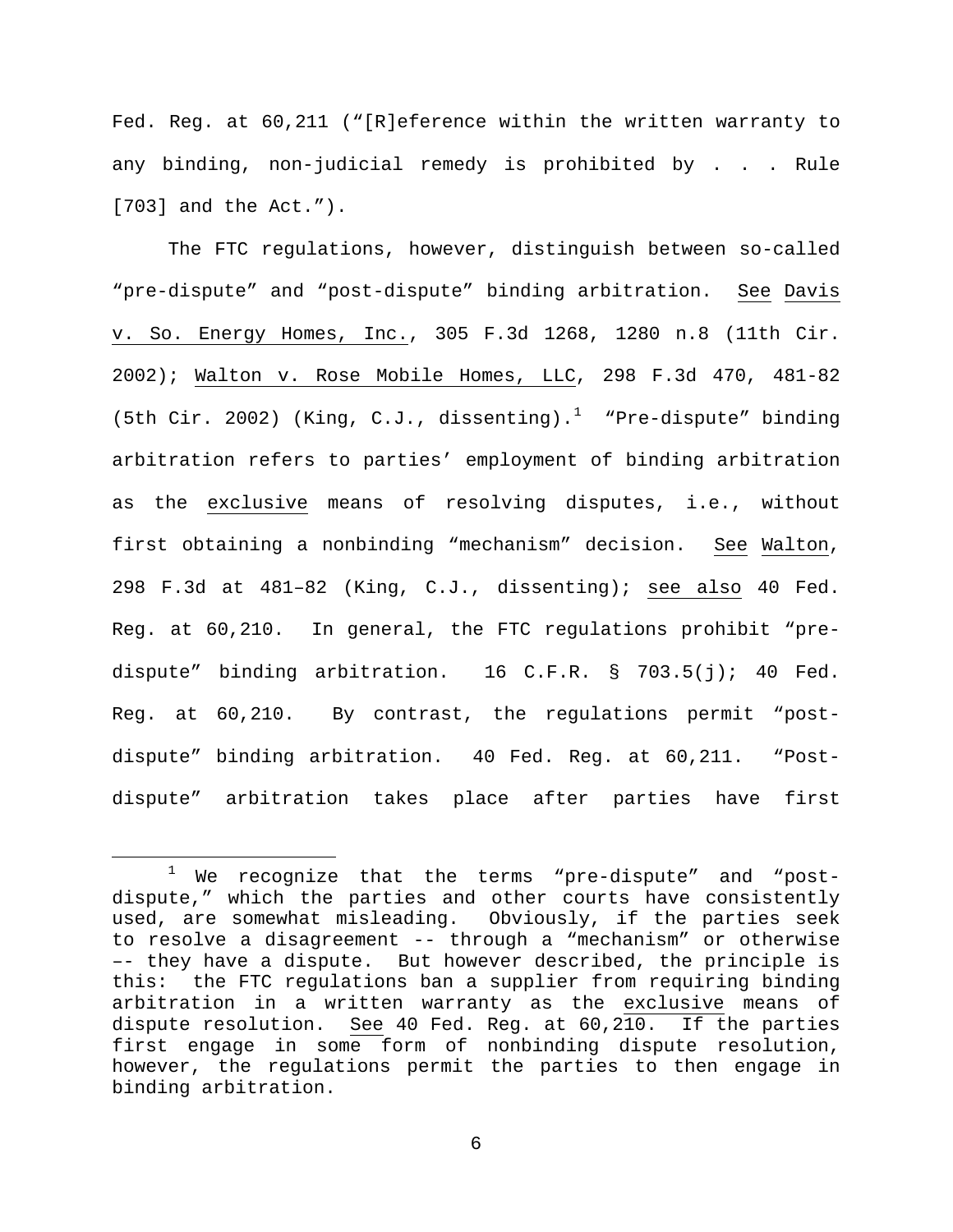mediated their dispute informally through a nonbinding "mechanism." See Walton, 298 F.3d at 482 (King, C.J., dissenting); 40 Fed. Reg. at 60,211. Thus, under the FTC regulations, if the parties first engage in nonbinding dispute resolution, a warrantor may then require a consumer dissatisfied with the "mechanism" decision to submit to binding arbitration. 40 Fed. Reg. at 60,211 ("[N]othing in the Rule . . . precludes the use of any other remedies [e.g., binding arbitration] by the parties following a Mechanism decision.") (emphasis added). $^2$  $^2$ 

Accordingly, the district court erred in holding that the FTC regulations contain no ban on binding arbitration. The FTC ban is intricate and limited, but it certainly exists.

<span id="page-6-0"></span> $2$  Even within the category of "pre-dispute" binding arbitration, the FTC's ban is not absolute. Although a warrantor may not include a "pre-dispute" binding arbitration clause within the terms of a written warranty, 16 C.F.R. § 703.5(j), the parties may agree to "pre-dispute" binding arbitration in some other document. See 40 Fed. Reg. at 60,211 ("[Although] reference within the written warranty to any binding non-judicial remedy is prohibited . . . , nothing in the Rule precludes the parties from agreeing to use [binding<br>arbitration].") (emphasis added). Thus, if after signing a arbitration].") (emphasis added). warranty the parties agree to employ binding arbitration as their only means of redress, the FTC regulations do not ban that<br>preference. Id. This additional exception to the general rule preference. Id. This additional exception to the general rule is not implicated in this case.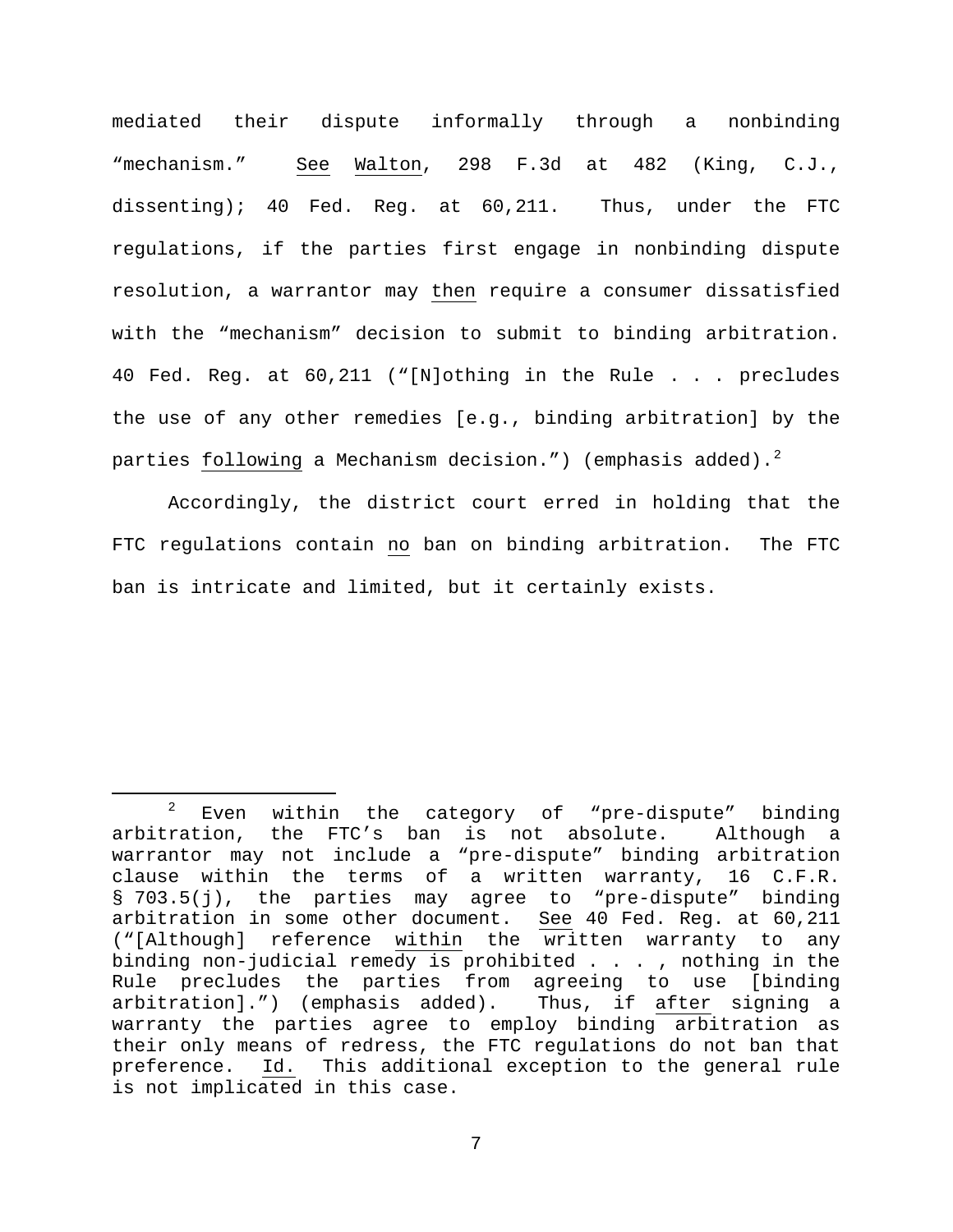That the ban exists, however, does not resolve this appeal. The Seneys must also establish that the ban on arbitration applies to their rental agreement with RAC.

Before addressing that most fundamental question, we note that, rather than focusing on it, the parties argue at length about the permissibility of the FTC ban. In doing so, they expose an important tension between two major doctrines of statutory interpretation. In Shearson/American Express, Inc. v. McMahon, the Supreme Court instructed courts to evaluate the arbitrability of statutory rights in light of the liberal "federal policy favoring arbitration." 482 U.S. 220, 226 (1987). McMahon established that if a statute is silent with respect to arbitration, courts should presume its permissibility. Id. at 226–27. McMahon, however, did not address whether agencies should also presume the permissibility of arbitration. The FTC, the agency that promulgated regulations interpreting the MMWA, did not employ a proarbitration presumption. See 40 Fed. Reg. at 60,210. Rather, as explained above, it concluded that pre-dispute binding arbitration was impermissible under the Act. 16 C.F.R. § 703.5(j). Pursuant to the Supreme Court's directive in Chevron, U.S.A., Inc. v. Natural Resources Defense Council,

III.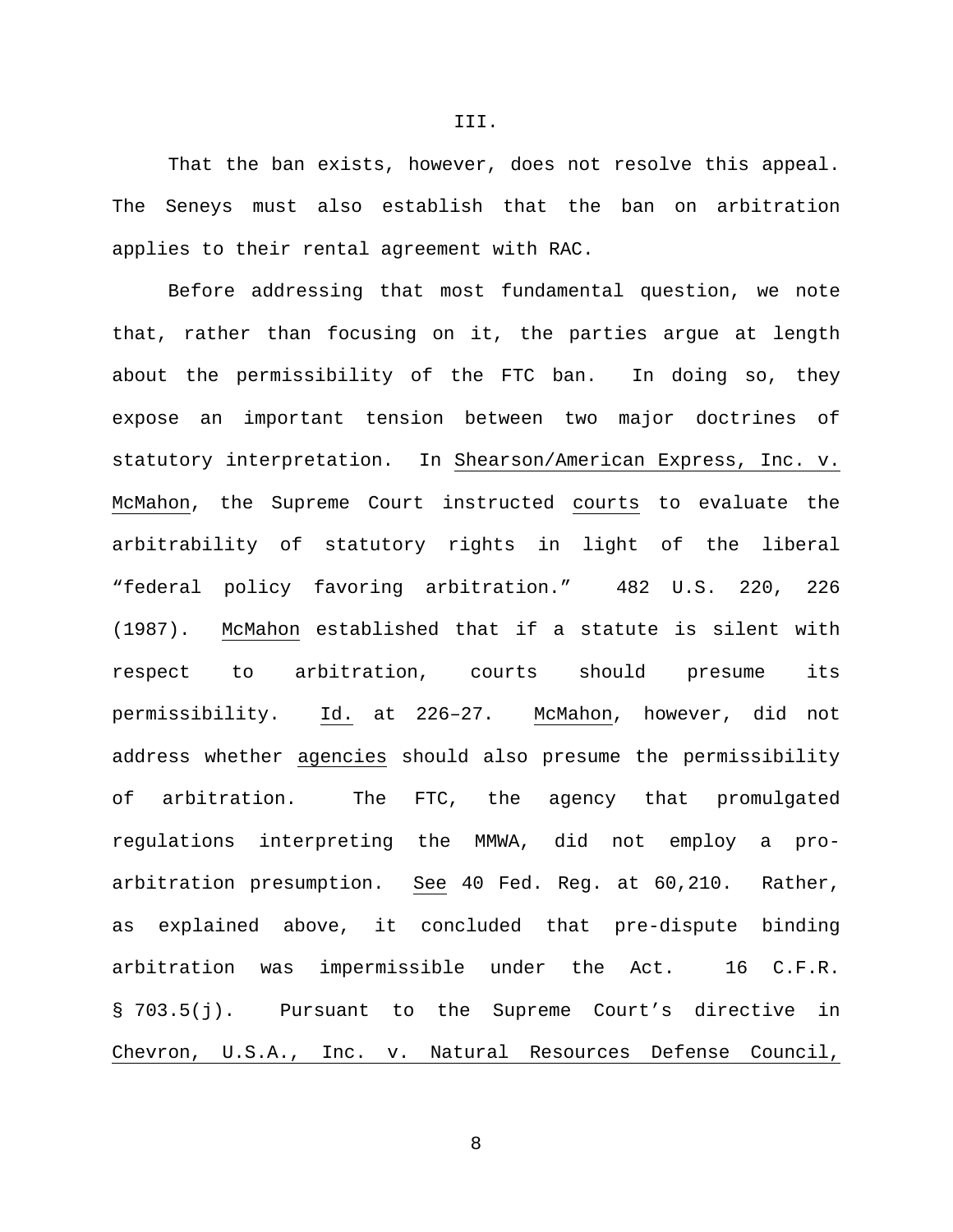Inc., that interpretation, if reasonable, should control. 467 U.S. 837, 842–43 (1984).

The way in which Chevron squares with McMahon, however, is uncertain, and courts have divided on the question. Compare Davis, 305 F.3d at 1277–81 (concluding that courts should assess the FTC's arbitration ban under Chevron, but that the ban is unreasonable in light of McMahon) with Walton, 298 F.3d at 475– 78 (holding that the McMahon presumption renders the otherwiseambiguous MMWA clear, obviating the need for Chevron deference) and Kolev v. Euromotors W./The Auto Gallery, 658 F.3d 1024, 1025–30 (9th Cir. 2011), opinion withdrawn, 676 F.3d 867, 867 (9th Cir. 2012) (explaining that courts engage in Chevron analysis, pursuant to which the FTC's regulation is permissible; the FTC need not apply the McMahon presumption because agencies need not subscribe to judicial canons).

We need not enter the fray. This is so because the FTC ban on binding arbitration does not apply to the Seneys' contract with RAC.<sup>[3](#page-8-0)</sup> The FTC regulations limit suppliers' ability to

<span id="page-8-0"></span><sup>&</sup>lt;sup>3</sup> The parties initially failed to brief the applicability of the FTC arbitration ban to the Seneys' contract with RAC; we requested and received supplemental statements of authority on<br>the issue. In their submission, the Seneys contend that we In their submission, the Seneys contend that we cannot (or should not) address the question because no party raised it. The contention is unpersuasive. See Kamen v. Kemper Fin. Servs., Inc., 500 U.S. 90, 99 (1991) ("When an issue . . . is properly before the court, the court is not limited to the particular legal theories advanced by the parties, but rather (Continued)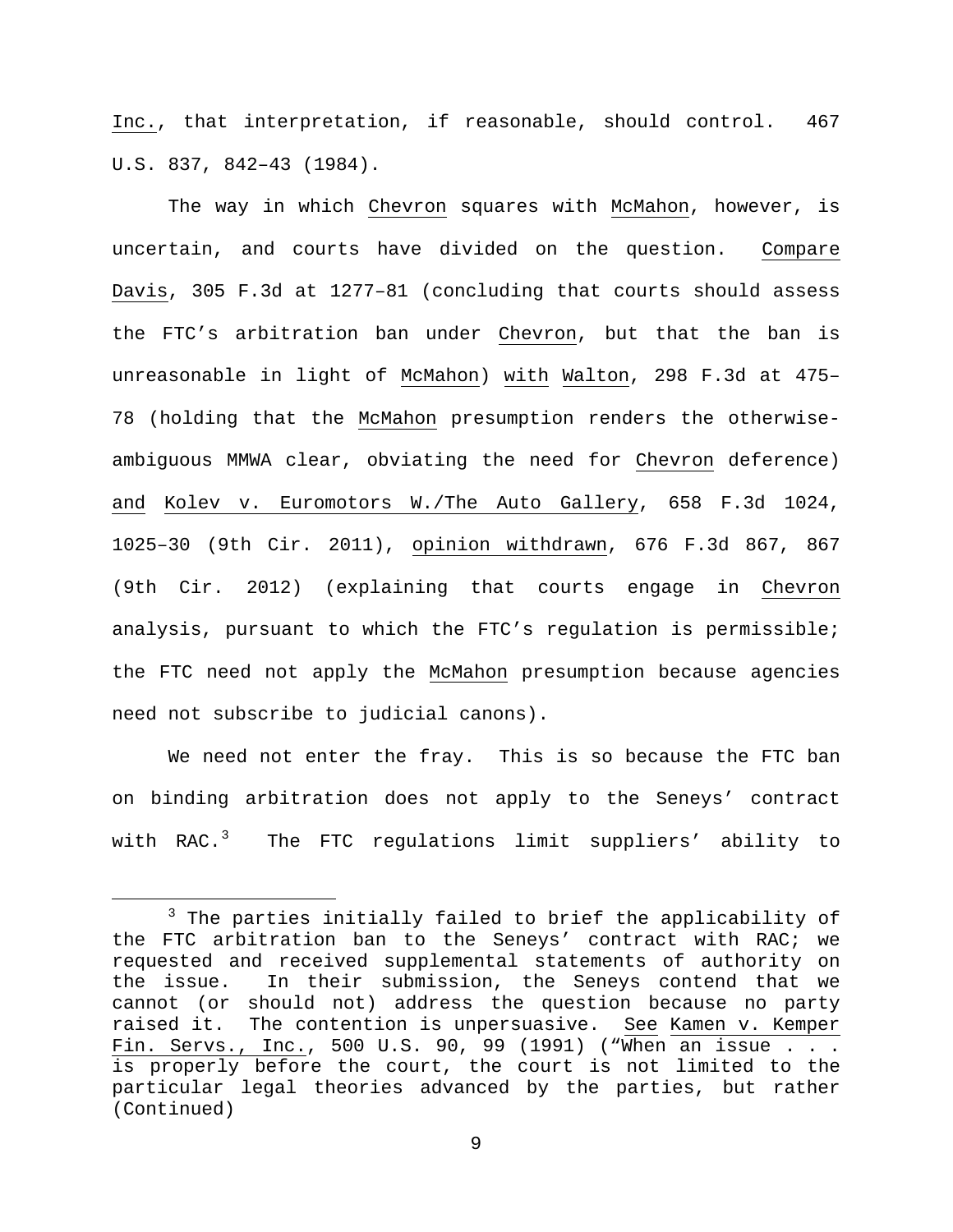require binding arbitration of "written warranties" in sales agreements: they do not reach warranties included in leases. Because the Seneys rely on a warranty in a lease (not a sales) agreement, their contract falls outside the FTC regulation banning binding arbitration.

# A.

The FTC regulations clearly state that if a supplier provides for dispute resolution by way of a "mechanism," the "[d]ecisions of the [m]echanism shall not be legally binding." 16 C.F.R. § 703.5(j). At the same time, the FTC ban is far from sweeping. The regulations define a "mechanism" as "an informal dispute settlement procedure which is incorporated into the terms of a written warranty." Id. § 703.1(e). In other words, the FTC ban applies only to dispute settlement procedures included in a "written warranty."

The FTC regulations specifically define the term "written warranty" as:

ī

retains the independent power to identify and apply the proper construction of governing law."); accord United States ex rel. May v. Purdue Pharma, L.P., -- F.3d -- (4th Cir. 2013) [No. 12- 2278, argued Sept. 20, 2013]. Indeed, the Supreme Court has expressly held that a court may consider an issue like this one, which is "antecedent to and ultimately dispositive of the dispute before it, even an issue the parties fail to identify and brief." U.S. Nat'l Bank of Or. v. Indep. Ins. Agents of Am., Inc., 508 U.S. 439, 447 (1993) (internal quotation marks and alteration omitted).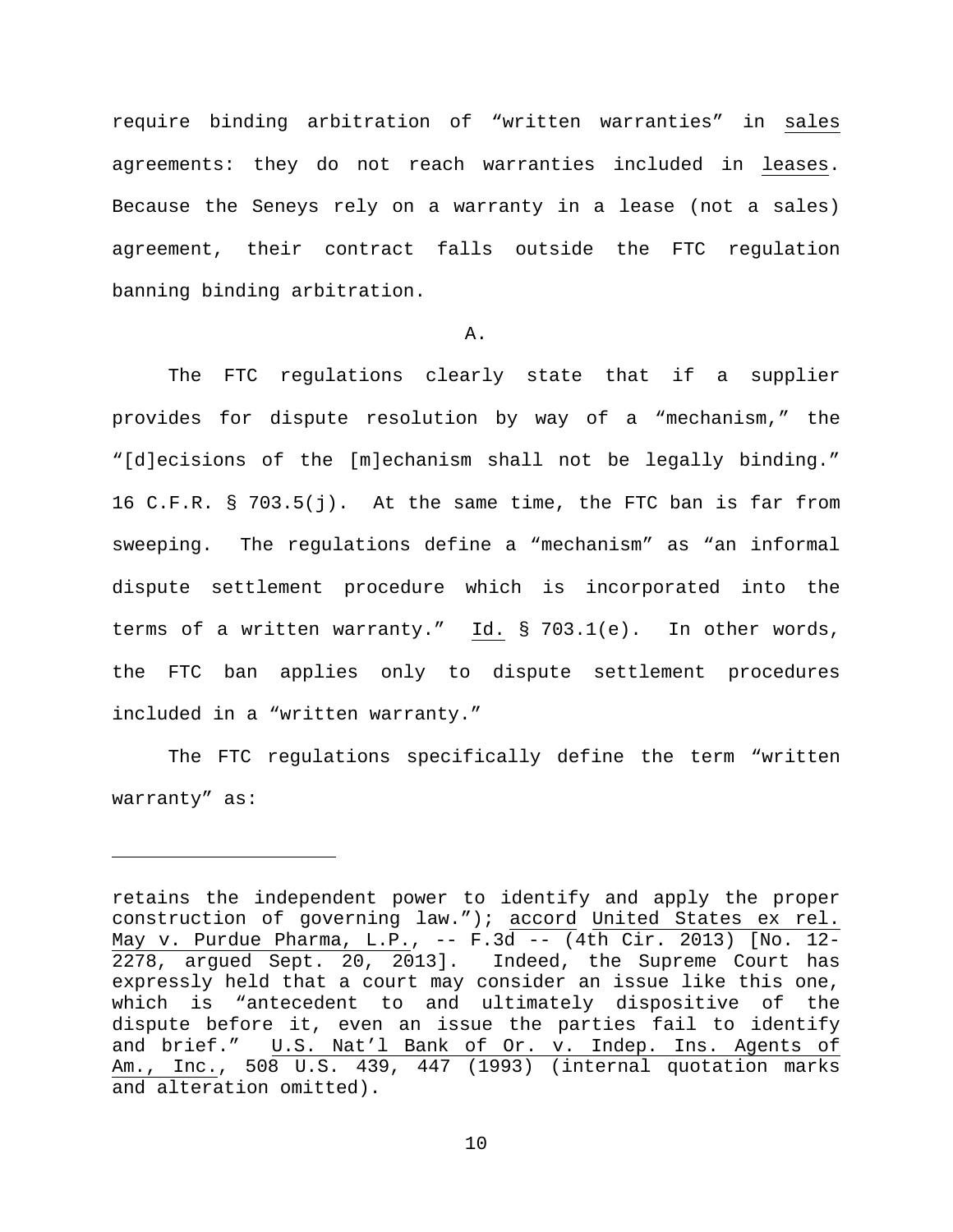(1) Any written affirmation of fact or written promise made in connection with the sale of a consumer product by a supplier to a buyer which relates to the nature of the material or workmanship and affirms or promises that such material or workmanship is defect free or will meet a specified level of performance over a specified period of time, or

(2) Any undertaking in writing in connection with the sale by a supplier of a consumer product to refund, repair, replace, or take other remedial action with respect to such product in the event that such product fails to meet the specifications set forth in the undertaking, which written affirmation, promise or undertaking becomes part of the basis of the bargain between a supplier and a buyer for purposes other than resale of such product.

Id. § 703.1(c) (emphasis added). Thus, as the definition makes plain, for purposes of the FTC regulations, a "written warranty" must implicate a "sale." A promise -- even a written promise - does not constitute a "written warranty" under the regulations if it is not made "in connection with a sale" or is not "part of the basis of the bargain between a supplier and a buyer." See id.

Here, the promise that RAC made to the Seneys was not "in connection with a sale." The Uniform Commercial Code specifies that a "sale" consists of "the passing of title from the seller to the buyer for a price." U.C.C. § 2-106(1) (1977). In its contract with the Seneys, RAC did not pass title to them. Rather, RAC expressly retained title to the bed unless and until the Seneys purchased the bed or renewed their lease for six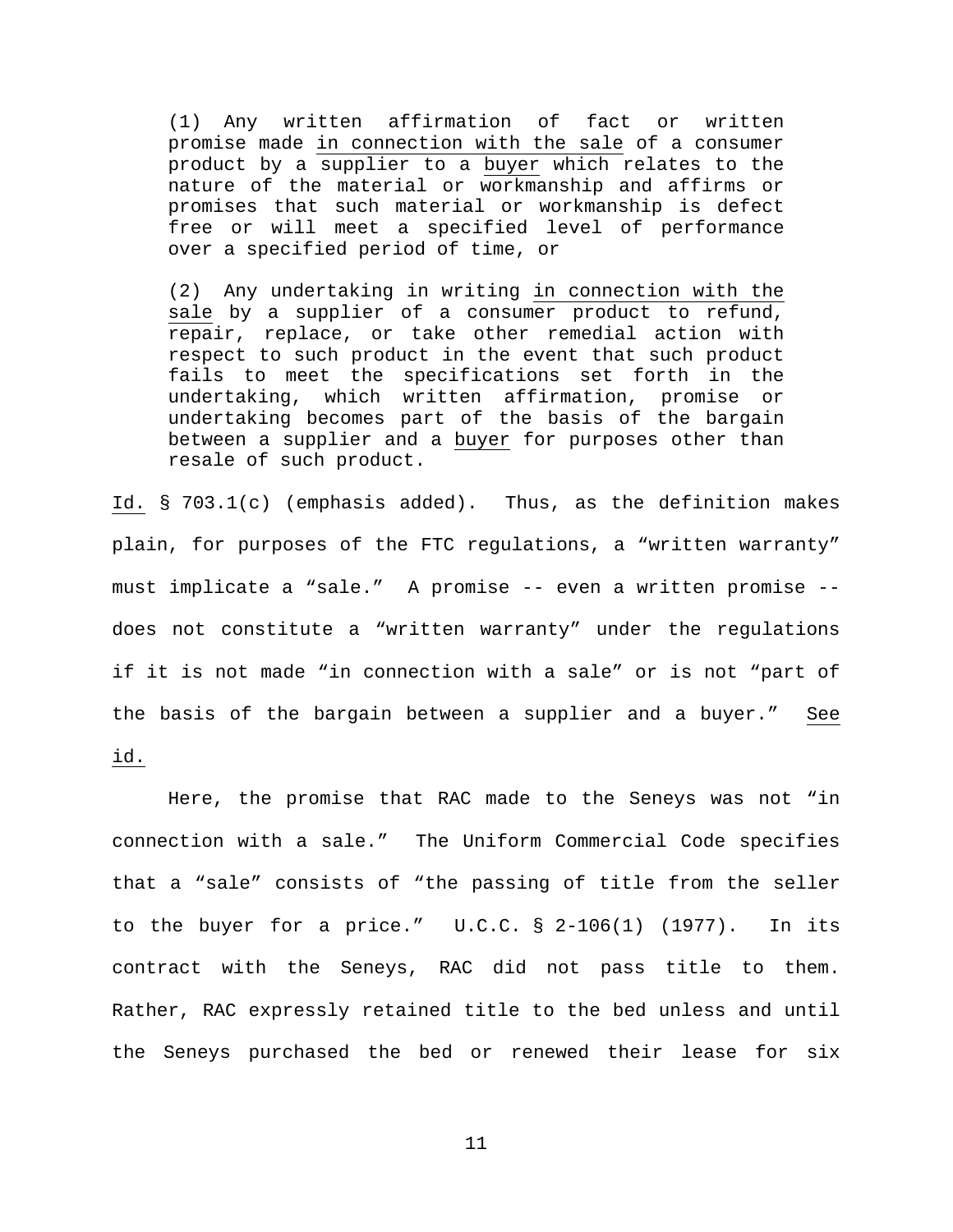months. The Seneys did not exercise either of these options, and thus title remained with RAC.

For the same reasons, the Seneys do not constitute "buyers" of the bed. As the Seventh Circuit has noted, a plaintiff cannot purport to be a "buyer" before title has passed to him. See Voelker v. Porsche Cars N.A., Inc., 353 F.3d 516, 523 (7th Cir. 2003). That a plaintiff holds a purchase option does not alter the analysis. Until a plaintiff exercises his option, he remains an option-holder, not a buyer. See id. Here, again, the Seneys never exercised their option. At the time of suit, RAC -- not the Seneys -- held title to the bed, and nothing in the record suggests that the Seneys subsequently took title.

A different result might obtain if the lease of the bed were the "economic equivalent" of a sale. See Henderson v. Benson-Hartman Motors, Inc., 33 Pa. D. & C.3d 6, 24-26 (Pa. Ct. Com. Pl. 1983). This is so because a court might then conclude that there is no economic difference between a lease and a sale when, for instance, a lessee pays an amount in rent equal to the full purchase price of the item, including interest. See J.L. Teel Co. v. Houston United Sales, Inc., 491 So.2d 851, 858–59 (Miss. 1986); Sawyer v. Pioneer Leasing Corp., 428 S.W.2d 46, 53-54 (Ark. 1968); U.C.C. § 1-203. In that circumstance, the transaction is effectively the same as a sale in which a buyer purchases an item but pays for it over time. Of course, with a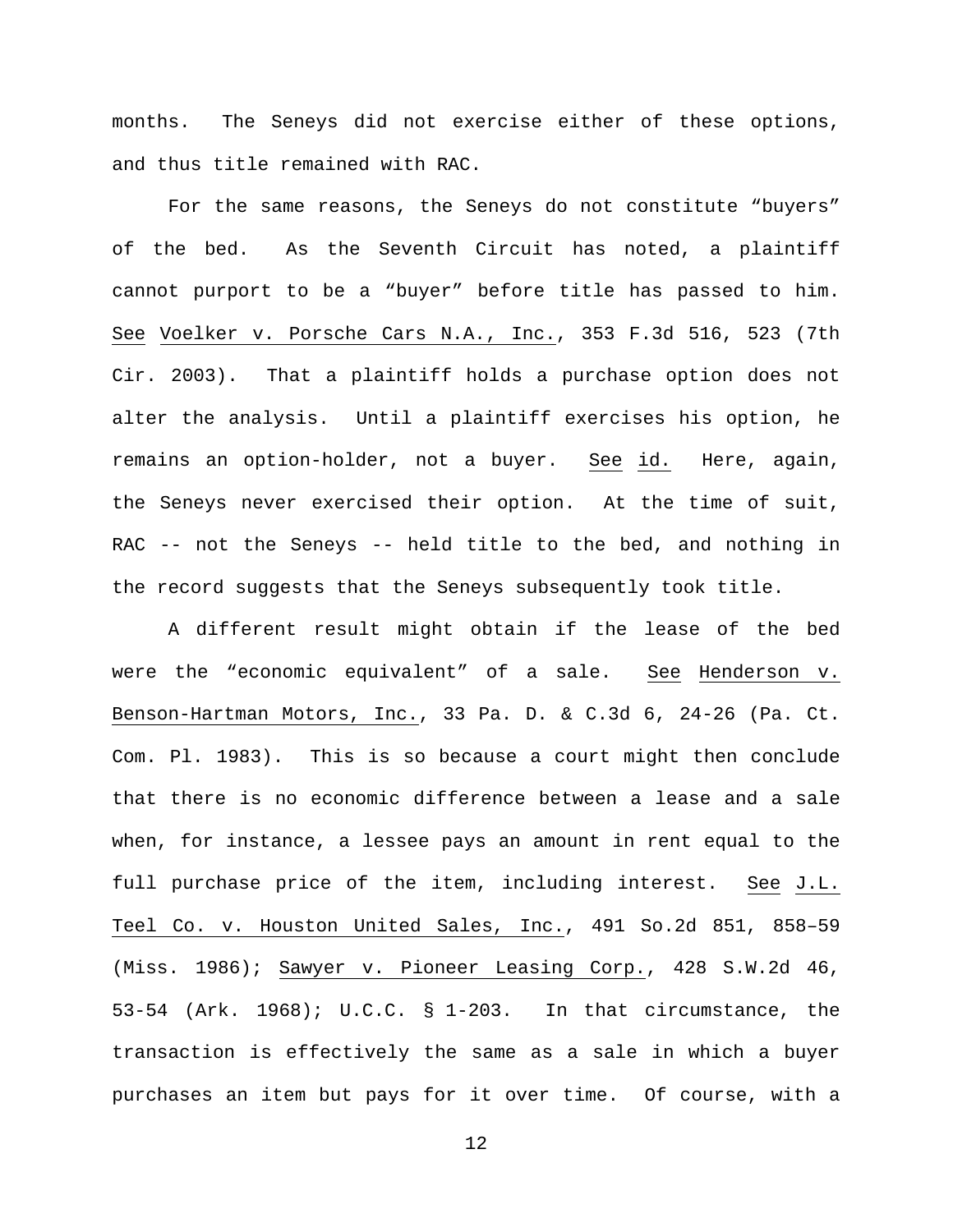lease, title remains with the lessor, while with a sale, the buyer acquires ownership. But this difference has not prevented some courts from applying the law of sales to this very specific class of leases, even in the MMWA context. See Henderson, 33 Pa. D. & C.3d at 25–26.

Here, however, the Seneys' lease was not the economic equivalent of a sale. Rather, their contract with RAC provided that the Seneys were not required to pay an amount equal to the purchase price of the bed. To be sure, the Seneys could have exercised their renewal or purchase options, at which point they might have become so bound. But they had no obligation to exercise their options -- nor did they elect to do so. Their contract with RAC required only that the Seneys rent the bed for two weeks, for an amount far below the purchase price. Because this transaction bears no indicia of a sale, we cannot treat it as such. Thus, the FTC arbitration ban simply does not apply to the Seneys' rental agreement with RAC.

## B.

In the hope of convincing us otherwise, the Seneys direct us to a host of cases, most of which hold that lessees are appropriate plaintiffs under the MMWA. $^4$  $^4$  This may be so. But the

<span id="page-12-0"></span> $4$  See Voelker, 353 F.3d at 525; Cohen v. AM Gen. Corp., 264 F. Supp. 2d 616, 621 (N.D. Ill. 2003); Am. Honda Motor Co. v.<br>Cerasani, 955 So.2d 543, 549 (Fla. 2007); O'Connor v. BMW N. Cerasani, 955 So.2d 543, 549 (Fla. 2007); O'Connor v. BMW (Continued)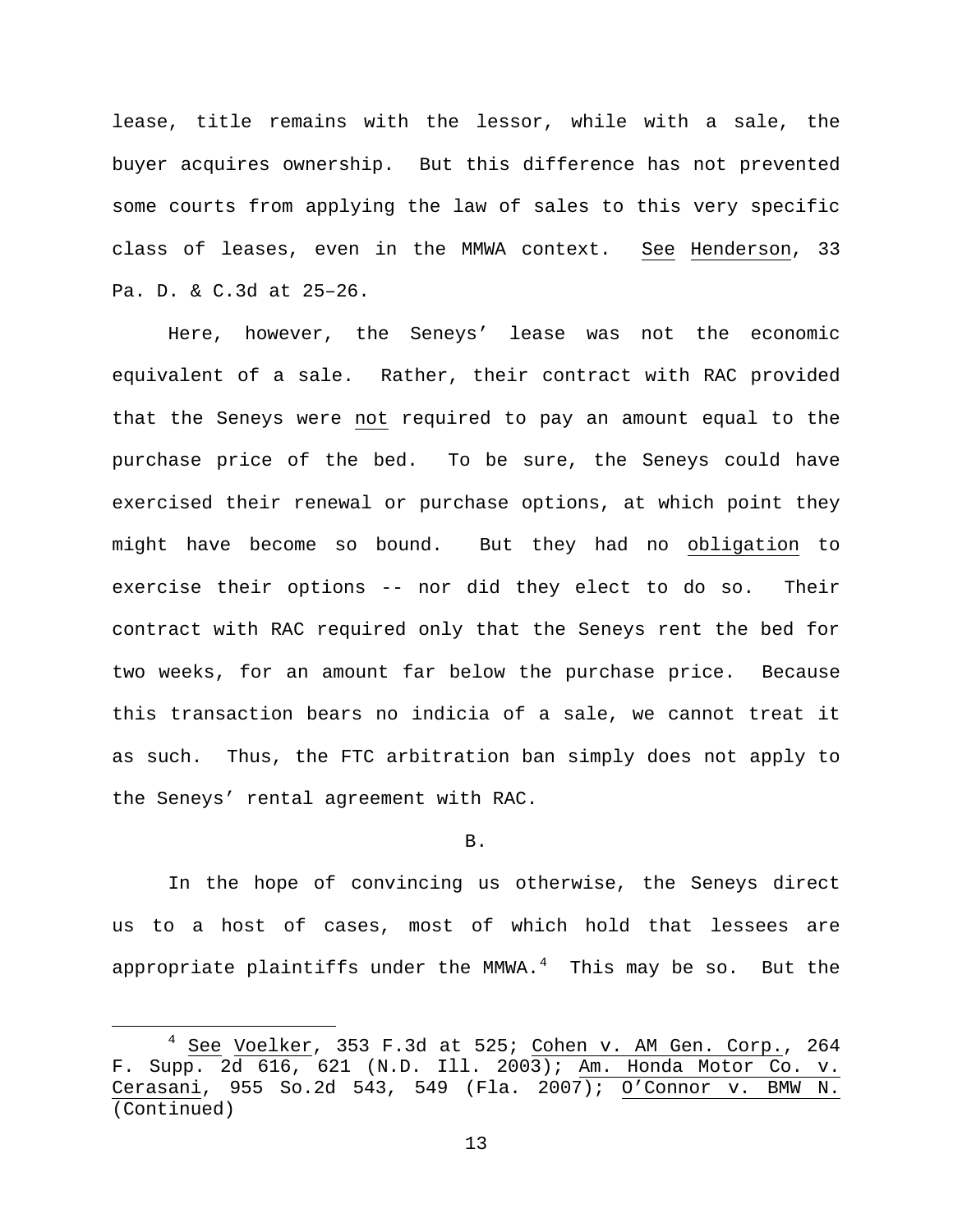fact that the Seneys may (or may not) have a cause of action under the statute does not answer the question here: must the Seneys initially submit that cause of action to binding arbitration?

All of the cases cited by the Seneys involve facts very different from those in the case at hand. In every case on which the Seneys rely, a lessor bought a product from a manufacturer and obtained a manufacturer's warranty. The lessor then assigned the warranty to a lessee, who subsequently sued the manufacturer when the product proved defective. These courts have concluded that the lessee, who had been assigned the manufacturer's warranty, was entitled to bring a cause of action against the manufacturer. They reasoned that the lessee held a "written warranty" by virtue of the manufacturer's warranty, made in connection with a sale. They found it unimportant that the lessee did not participate in the sale. Rather, according to these courts, for MMWA purposes, as long as the manufacturer

Ĩ.

Am., LLC, 905 So.2d 235, 240 (Fla. Dist. Ct. App. 2005); Mesa v. BMW N. Am., LLC, 904 So.2d 450, 453 (Fla. Dist. Ct. App. 2005); Mangold v. Nisson N. Am., Inc., 809 N.E.2d 251, 253-55 (Ill. App. Ct. 2004); Dekelaita v. Nissan Motor Corp., 799 N.E.2d 367, 373-374 (Ill. App. Ct. 2003); Ryan v. Am. Honda Motor Co., 896 A.2d 454, 456 (N.J. 2006); Szubski v. Mercedes-Benz, U.S.A., L.L.C., 796 N.E.2d 81, 88 (Ohio Ct. Com. Pl. 2003); Peterson v. Volkswagen Am., Inc., 679 N.W.2d 840, 846 (Wis. Ct. App. 2004); but see Parrot v. DaimlerChrysler Corp., 130 P.3d 530, 536 (Ariz. 2006) (lessees may not sue under the MMWA); DiCintio v. DaimlerChrysler Corp., 768 N.E.2d 1121, 1127 (N.Y. 2002) (same).